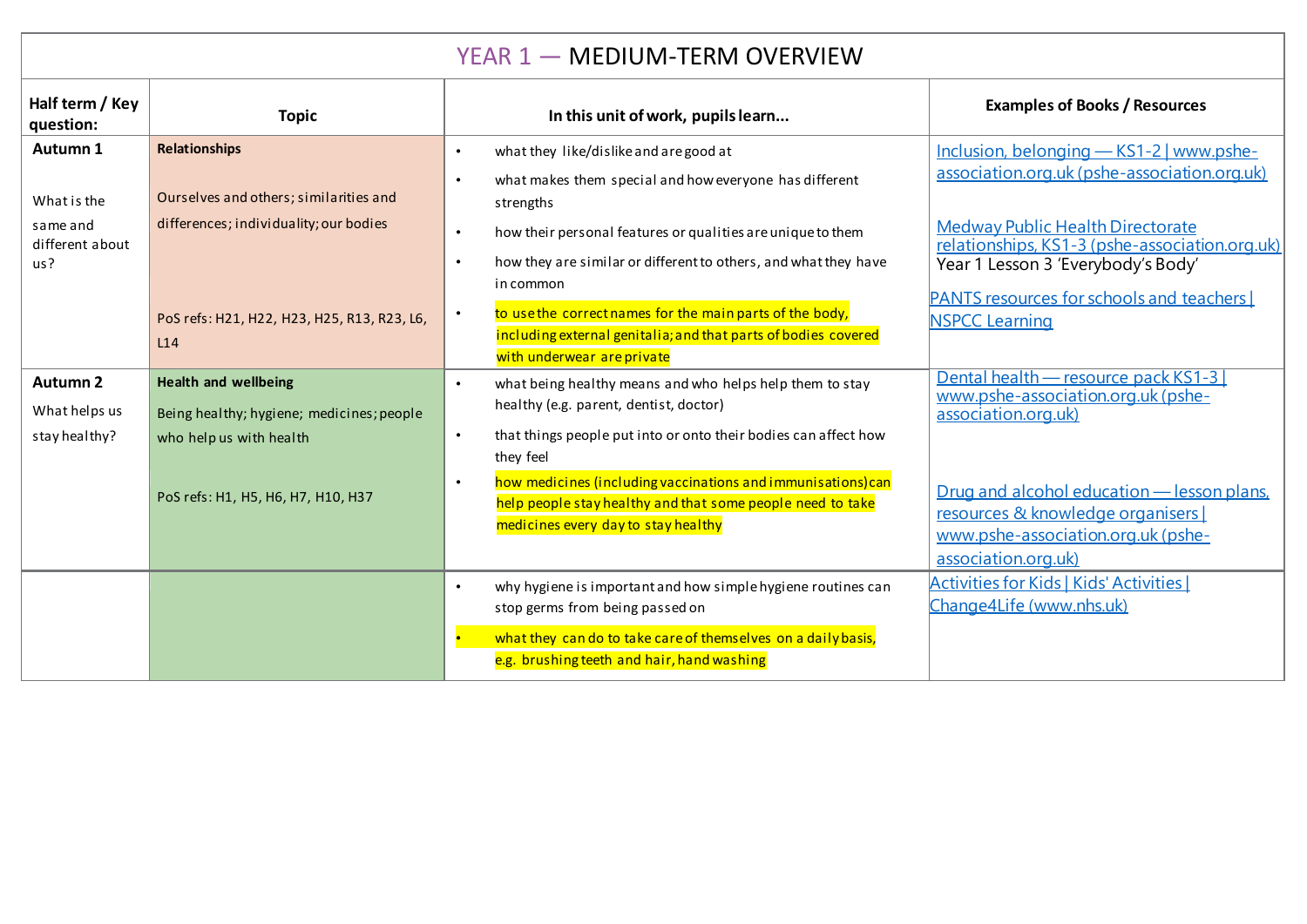| Spring 1       | <b>Relationships</b>                      | that family is one of the groups they belong to, as well as, for<br>$\bullet$                                           | <b>Medway Public Health Directorate</b>        |
|----------------|-------------------------------------------|-------------------------------------------------------------------------------------------------------------------------|------------------------------------------------|
| Who is special | Ourselves and others; people who care for | example, school, friends, clubs                                                                                         | relationships, KS1-3 (pshe-association.org.uk) |
| to us?         | us; groups we belong to; families         | about the different people in their family / those that love and<br>$\bullet$<br>care for them                          | Year 1 Lesson 1 'My special people'            |
|                | PoS refs: L4, R1, R2, R3, R4, R5          | what their family members, or people that are special to them,<br>$\bullet$<br>do to make them feel loved and cared for | tango                                          |
|                |                                           | how families are all different but share common features - what is<br>$\bullet$<br>the same and different about them    | three                                          |
|                |                                           | about different features of family life, including what families do<br>$\bullet$<br>/ enjoy together                    |                                                |
|                |                                           | that it is important to tell someone (such as their teacher) if<br>$\bullet$                                            | Relationships: Our Special People - KS1-2      |
|                |                                           | something about their family makes them feel unhappy or                                                                 | www.pshe-association.org.uk (pshe-             |
|                |                                           | worried                                                                                                                 | association.org.uk)                            |
|                |                                           |                                                                                                                         |                                                |
|                |                                           |                                                                                                                         | Different Families, Same love pack             |
|                |                                           |                                                                                                                         | (stonewall.org.uk)                             |
|                |                                           |                                                                                                                         |                                                |